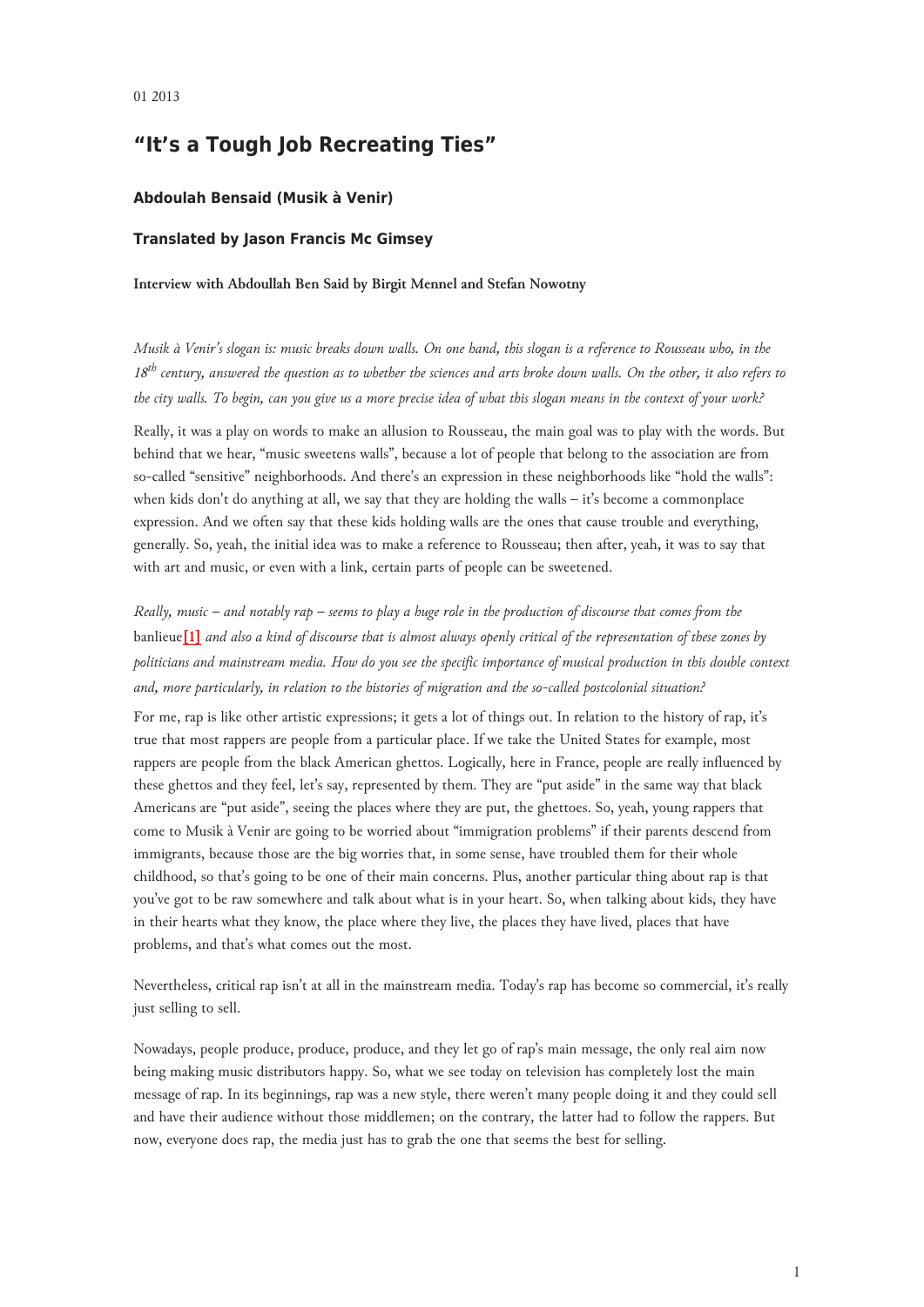But aware rap is still listened to, by kids and really young kids; most people between 25 and 30 listen to rap like Casey, de Medine, or maybe Kery James. In political terms, we know who listens to what. If someone is completely outside of politics, the rap words they'll want to wont' be involved words. However, I think that rappers can still be influential, except that today most of them avoid talking about their political leanings, unless they are radically leftist; if not, it's rare that they talk about politics. Before they did more so, less now. For example, when I was younger, there was that song called "11:30 minutes against racist laws": it was a song written after the "Debré Law" on immigration in 1997, it was a really strong song, and all the kids listened to it because even at 15, we were interested in politics a little. We weren't great politicians, but we knew who represented what.

Now, politics are less central because we've taught kids that they're not a priority, that you've got to follow what they tell you to follow. For me, it's everything: we put anything on television, so kids watch whatever, so they're main interest is how pretty a girl is, a guy, who is with whom, who sleeps with whom… That's our priority right now, but back then that wasn't kids' priority at all.

Now, they are more interested in Sarkozy's child's name than in his politics. Obviously, you see it the most in the youngest.

<span id="page-1-0"></span>So I think that, yeah, a rapper can really influence kids. Take, for example, Kery James' song[\[2\]](#page-4-1) about hash to talk about how he quit smoking; I know a bunch of kids who stopped smoking after listening to that song. And when Jean-Marie Le Pen got to the second round in the presidential elections with Chirac and when, basically, we had to chose between the plague and cholera, there was that song written by a bunch of rappers to say that it was better to vote for the right than to let the extreme right win[\[3\]](#page-4-2) – and finally, kids went out to vote in masses. But I know, sure, that kids are also influenced by the words of rappers that talk about big luxury cars like Ferraris and Lamborghinis and making money; there are kids that listen to that kind of music and want to make money too. And we can do that too, we can put the people who don't have anything to say or who don't' say anything out front rather than others, because what influential people say can change things, not everything, but at least certain things.

#### *Let's get back to Musik à Venir: What is the goal of your work? And what are the ways you produce and collaborate?*

The goal of our work is to create bridges between "the youth world" and the "institutional world" because we can really see a gap between these two worlds: in certain neighborhoods, there is absolutely no more confidence towards institutions. However, institutions always have something to teach to the kids, and kids always have something to teach institutions. With Musik à Venir we try to recreate the bridges that don't exist anymore, we try to make it so that these two worlds cross so that they can change – above all the kids. We chose music as our tool to be able to make these ties, but beyond music there are also all the social pedagogies that have been developed according to this task.

There is a real rupture between certain kids and "society" in general. So that tie has to be recreated so that the two sides connect, because we can't live forever like outcasts, like people who don't follow society's movement. So it's precisely in that moment when society has to question itself. But to be able to question itself, there have to be sharp people, people who are conscious enough and who aren't sheep; and most of the people who still aren't sheep are the kids – they have a little bit of utopia.

Most people have to meet their needs, they have their problems from everyday life and so their political involvement is less consistent. It's often said that when we're young we're really involved, we're even ready to give up our lives. When we grow older, however, we have more responsibility and we try to deal with everything and still be involved – but we do try to be involved. So that's it, our goal, is like that: we try to get kids to understand that society is there, that we have to have something to do with it somewhere – whether we're outcasts or not – because society is there, judging us. So we have to try to enter that society, what we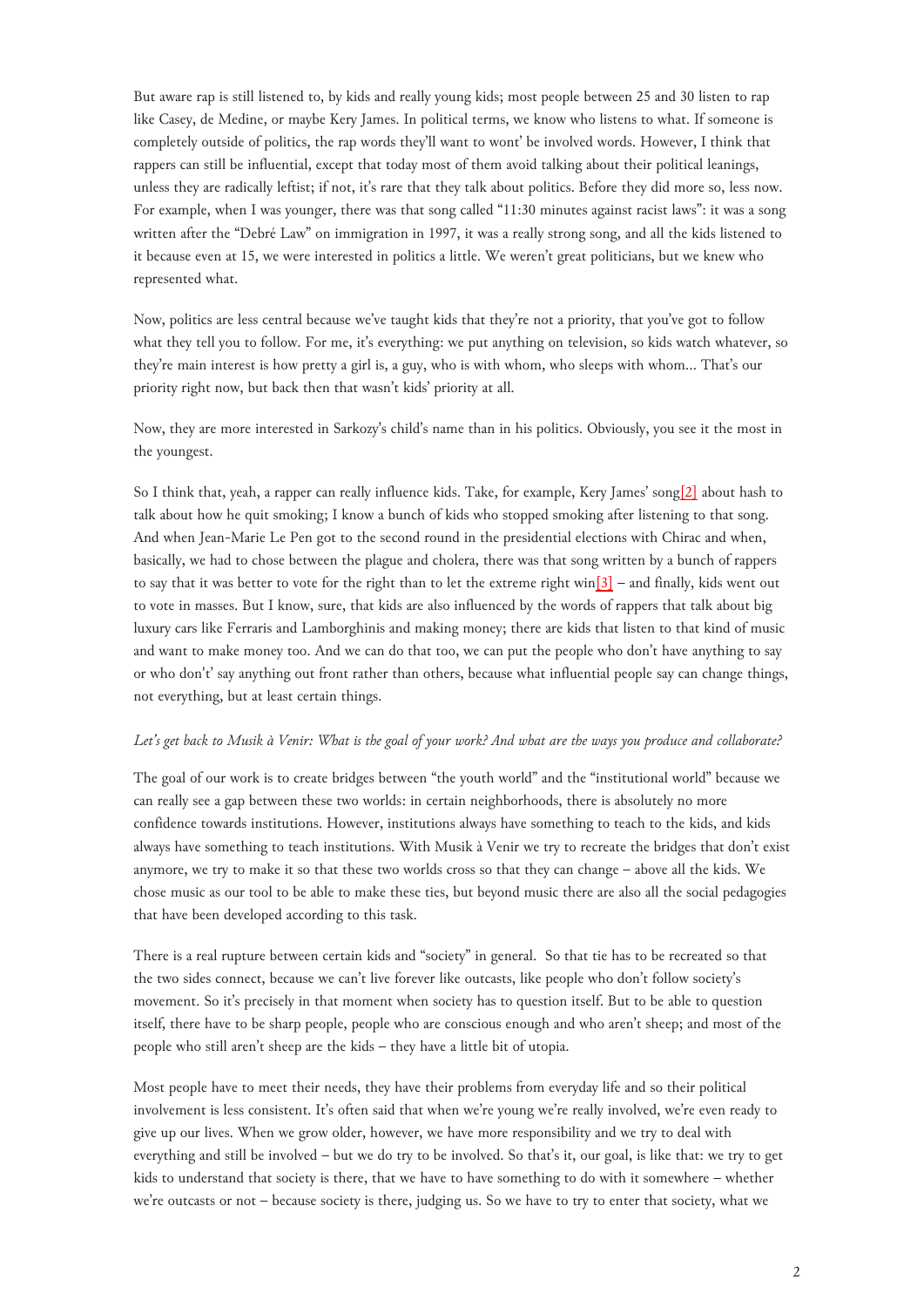don't have to do is enter into the mold, to act like everyone else, but to try to construct something: whether it be changing society, part of society, or building something that agrees with us and agrees with society. If we let "adults" or "governing bodies" guide us, we will only follow and, starting in that moment, we'll never get outside of their ideas.

So with Musik à Venir we try to reestablish ties a show kids that it is possible to think about how we want to think – knowing that we are here, in France, that we're not in a country where the military is in power and where we don't have the right to speak. Here, we have the possibility to think about how we want to think and, at the same time, try to advance society; the possibility of not being an outcast, of not feeling set aside, because even if we feel set aside it's always possible to get back on the boat.

# *Regarding the ties you mentioned, what are the mechanisms that make the creation of such ties here more difficult than elsewhere, or that even destroy the existing ties in peripheral urban zones?*

What can destroy ties is a lack of confidence – and money. Because we can say beautiful words but if things just stay the same, people lose their confidence. And what stops things from moving ahead is the lack of funding: that's what makes certain projects late, that's what makes people lose the desire to do things. It's a vicious circle that snowballs. But what slows things down the most is a lack of confidence. Because like I said earlier, nowadays kids have totally lost confidence in the current system. And even when they try to gain confidence, they realize that we try to se them aside – that's the situation of the kids I work with, in any case. Suddenly, they prefer to go it alone rather than asking help from the state or from whatever. And when someone doesn't have anymore confidence, it's difficult for them to say "don't worry, we're going to try to regain confidence."

It's a really tough job recreating ties. It can be done in a subtle way, and sometimes we can even ask the question "is it necessary to make ties" because we can wonder if "are the institutions behind this really going to follow through"? When I say "the institutions", in quotation marks, I really mean the society where we have to insert ourselves "to live", "have a family", etc.. With things like they are now, it's difficult to gain confidence with society, above all when facing certain political measures that are put into place to throw out a certain part of the population or to clearly impoverish them. And it's still difficult if we watch television, where the information in certain programs have always accused the children of immigrants, the youth of the *banlieues*, Muslims… – we accuse them of this and that. The kids receive a load of information that tell them, in general, that everything they represent is bad. How can someone make the first step if they've been insulted?

To give you an example, we went to Poland and it was great. But there were tons of looks because most of us are black. It's true there aren't a lot of Africans, of blacks in Poland, and the looks were really… it wasn't even racism, it was surprise. But to get everyone to understand that it wasn't racism, but surprise, we had to talk and talk, we had to make an effort in saying "no, no, no, we have to make an effort toward people and we'll realize that that gaze isn't a racist gaze, it isn't a racist gaze". Then at the beginning of the second day, we came across a group of skinheads; they were really and truly racists and we had to work again because, yeah, it was racism. But afterwards, how do you separate things? Tell yourself "those guys, they are racist and those other guys, they're not racist"? First of all you're scared, it's strange, it's the other, and not the other in the strict sense of the term, but in the sense that we don't know it… What does that mean, if we're afraid of what we don't know, it's difficult to go there. We didn't know Polish culture, so we had to make the effort of going toward them too.

And the image of society it exactly the same thing. Society now no longer recognizes the youth, it no longer knows what happens in the *banlieue*. Ministers or representatives don't even know how much a baguette costs because they don't know people anymore. They only do politics for a certain category of people, and the others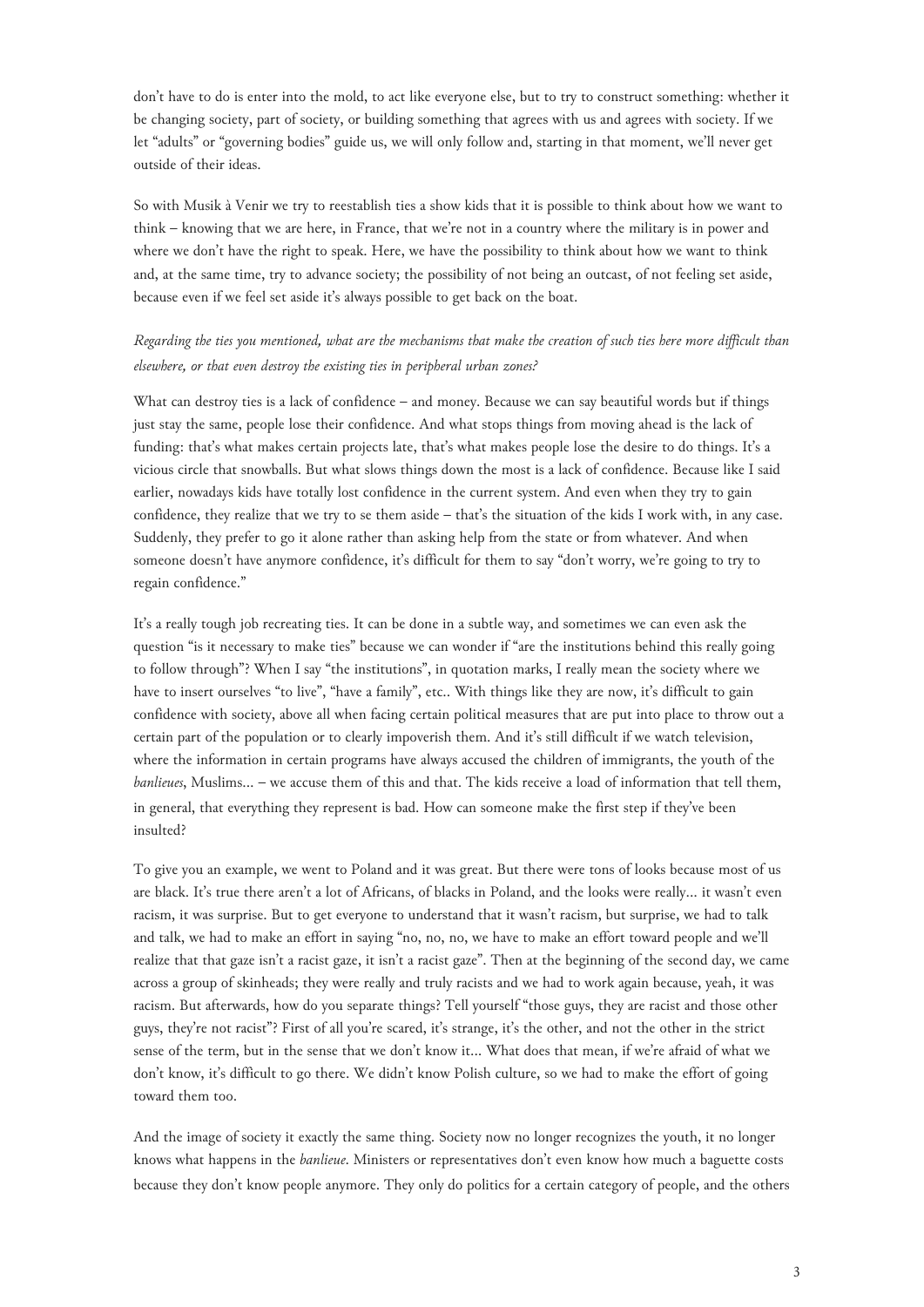are completely left aside and thrown away. They're never asked their opinions. It's becoming difficult, under such conditions, to believe in politics or society. How can you believe in an "ideal" society when, at the base, that society throws out a bunch of people?

*You were talking about your trip to Poland where you tried to create some collaborations. What possibilities do you see in such translocal collaborations? What are the difficulties regarding communication but also regarding the specificities of lived situations and the possibilities of building an exchange around these different situations?*

Concerning our trip to Poland, there wasn't really any true language barrier since we had English and even if we couldn't speak it well, we could manage to communicate anyway. That's because communication is established starting from the moment when we want to communicate, when we want to move in someone's direction. I remember, for example, a moment when I was in Egypt and I met someone who basically didn't speak anything but Arabic and I could only speak English and French: we actually managed to hold a conversation for over thirty minutes only using a few words in English and Arabic and then he even invited me to stay at his house for a year if I wanted to learn Arabic. It was a magical moment! What happened in Poland was exactly the same thing. We managed to communicate even through we didn't know Polish at all and the kids were able to do a concert for an audience that didn't understand French. It all plays out in the gestures, in the gazes; communication is something totally different.

What happened in Poland is the proof that it is possible to make things change. If you can even communicate with people who don't share any common language, you should be able to come to an understanding with politicians or with people who do have a language in common. This shows, in my opinion, that you have to make an effort, that both sides, the politicians and the kids, stop being afraid of one another. But to do that both sides have to want to communicate and I have the impression that one and the other are situated the same in that regard ….

#### *In your opinion, can music facilitate intercomprehension because maybe there is less hierarchy in it?*

I think that art in general breaks down walls. In Poland, for example, we went to a concert of accordionists with no singing, without words, so there was only the music speaking. These accordionists proposed that we came up to do a song with them in freestyle, but all that – their question to come up on stage, to take the microphone, to sing – all came in a completely non-verbal way. For me, art allows you to do really beautiful things and break down a bunch of walls. When we see that there are young artists making music everywhere and that, rightly so, people come to see them even if they don't know the language… I think that's really beautiful. Above all when, after, we see politicians that we know, that speak the same language but in the end don't understand at all!

I saw a documentary where there were young Palestinians and young Israelis playing soccer together through the wall; in fact, they were passing the ball over the wall. For me, that's something very beautiful. In this case, the medium of communication was sport but, again, the game was possible because they wanted to communicate together. As soon as we want to do things together, everything is possible, I think.

## *One last question that we've already asked Sonia (Chikh) and that we would also like to ask you: What is the role of the events of fall 2005? Did they change anything and, if so, in what sense?*

I know there are political structures that wanted to give more money to the *banlieue* to facilitate artistic expression. But that didn't change anything regarding what people carry out in the *banlieue*. Regarding the kids, the youngest might want to identify themselves with that event and represent their neighborhood in saying "yeah, my neighborhood did that!" But in itself, it didn't change very many things, seeing as we are still at the same point and that there are still the same problems: people on the exterior still don't know the